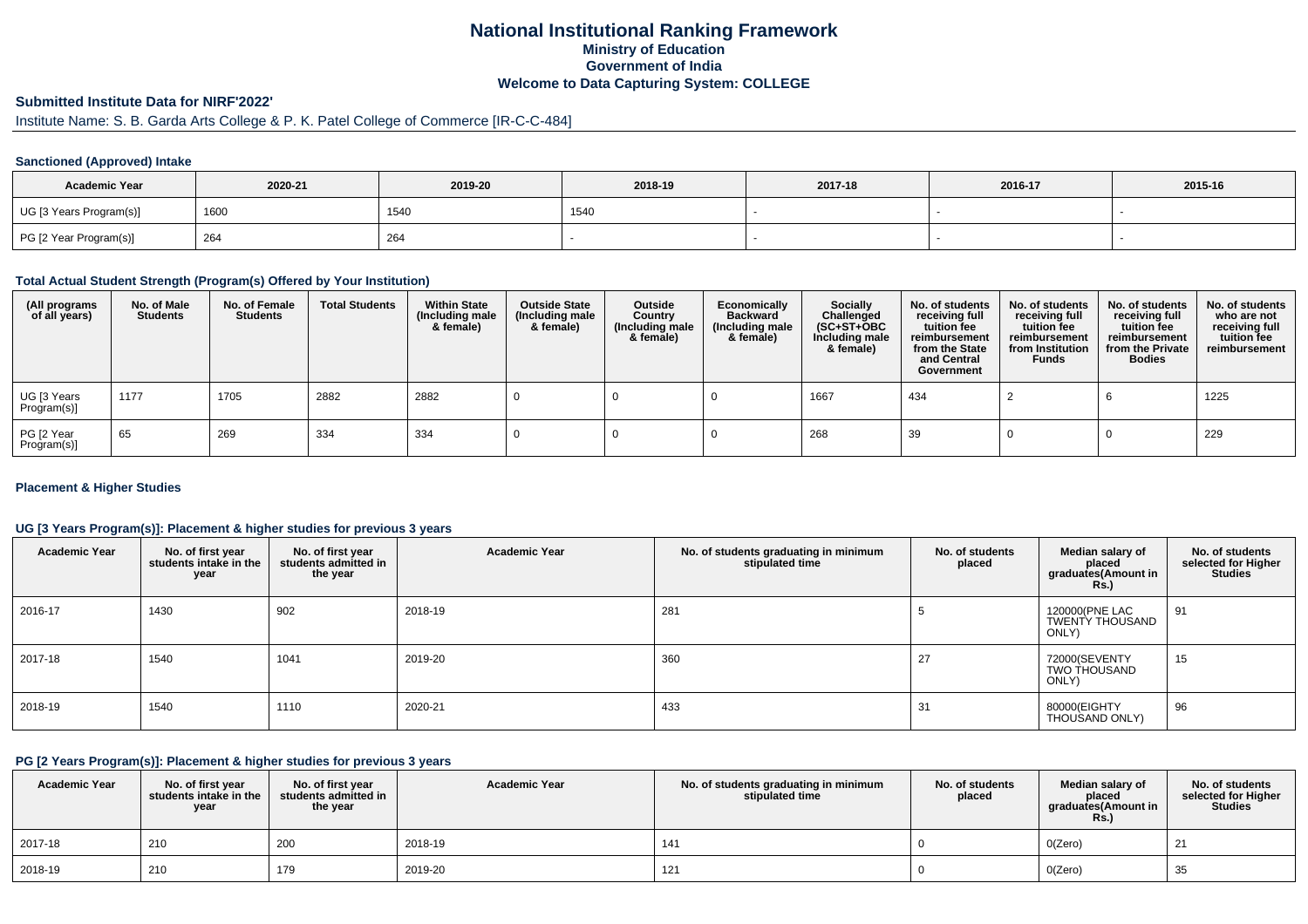| 2019-20 | 264 | 47 <sup>2</sup><br>174 | 2020-21 | 120 |  | $\sim$<br>144000(ONE<br><b>FORTY</b><br><b>FOUR</b><br><b>THOUSAND</b> | $\sim$<br>້ |
|---------|-----|------------------------|---------|-----|--|------------------------------------------------------------------------|-------------|
|---------|-----|------------------------|---------|-----|--|------------------------------------------------------------------------|-------------|

## **Financial Resources: Utilised Amount for the Capital expenditure for previous 3 years**

| <b>Academic Year</b>                                                                                 | 2020-21                                                             | 2019-20                                                                 | 2018-19                                                             |  |  |  |  |  |
|------------------------------------------------------------------------------------------------------|---------------------------------------------------------------------|-------------------------------------------------------------------------|---------------------------------------------------------------------|--|--|--|--|--|
|                                                                                                      | <b>Utilised Amount</b>                                              |                                                                         | <b>Utilised Amount</b>                                              |  |  |  |  |  |
| Annual Capital Expenditure on Academic Activities and Resources (excluding expenditure on buildings) |                                                                     |                                                                         |                                                                     |  |  |  |  |  |
| Library                                                                                              | 256422 (TWO LAC FIFTY SIX THOUSAND FOUR HUNDRED<br>TWENTY TWO ONLY) | 399257 (THREE LAC NINETY NINE THOUSAND TWO<br>HUNDRED FIFTY SEVEN ONLY) | 176762 (ONE LAC SEVENTY SIX THOUSAND SIXTY TWO<br><b>ONLY</b>       |  |  |  |  |  |
| New Equipment for Laboratories                                                                       | $0$ (ZERO)                                                          | $0$ (ZERO)                                                              | $0$ (ZERO)                                                          |  |  |  |  |  |
| Other expenditure on creation of Capital Assets (excluding<br>expenditure on Land and Building)      | 0 (ZERO)                                                            | $0$ (ZERO)                                                              | 251189 (TWO LAC FIFTY ONE THOUSAND ONE HUNDRED<br>EIGHTY NINE ONLY) |  |  |  |  |  |

### **Financial Resources: Utilised Amount for the Operational expenditure for previous 3 years**

| Academic Year                                                                                                                                                                                   | 2020-21                                                                                |                                                                            | 2018-19                                                                              |  |  |  |  |  |
|-------------------------------------------------------------------------------------------------------------------------------------------------------------------------------------------------|----------------------------------------------------------------------------------------|----------------------------------------------------------------------------|--------------------------------------------------------------------------------------|--|--|--|--|--|
|                                                                                                                                                                                                 | <b>Utilised Amount</b>                                                                 | <b>Utilised Amount</b>                                                     | <b>Utilised Amount</b>                                                               |  |  |  |  |  |
| <b>Annual Operational Expenditure</b>                                                                                                                                                           |                                                                                        |                                                                            |                                                                                      |  |  |  |  |  |
| Salaries (Teaching and Non Teaching staff)                                                                                                                                                      | 52708443 (FIVE CRORE TWENTY SEVEN LAC EIGHT<br>THOUSAND FOUR HUNDRED FORTY THREE ONLY) | 50093126 (FIVE CRORE NINETY THREE THOUSAND ONE<br>HUNDRED TWENTY SIX ONLY) | 46805443 (FOUR CRORE SIXTY EIGHT LAC FIVE<br>THOUSAND FOUR HUNDRED FORTY THREE ONLY) |  |  |  |  |  |
| Maintenance of Academic Infrastructure or consumables and<br>other running expenditures (excluding maintenance of hostels<br>and allied services, rent of the building, depreciation cost, etc) | 6245208 (SIXTY TWO LAC FORTY FIVE THOUSAND TWO<br>HUNDRED EIGHT ONLY)                  | 7240730 (SEVENTY TWO LAC FORTY THOUSAND SEVEN<br>HUNDRED THIRTY ONLY)      | 6647612 (SIXTY SIX LAC FORTY SEVEN THOUSAND SIX<br>HUNDRED TWELVE ONLY)              |  |  |  |  |  |
| Seminars/Conferences/Workshops                                                                                                                                                                  | $0$ (ZERO)                                                                             | 44015 (FORTY FOUR THOUSAND FIFTEEN ONLY)                                   | $0$ (ZERO)                                                                           |  |  |  |  |  |

## **PCS Facilities: Facilities of physically challenged students**

| 1. Do your institution buildings have Lifts/Ramps?                                                                                                         | Yes, more than 80% of the buildings |
|------------------------------------------------------------------------------------------------------------------------------------------------------------|-------------------------------------|
| 2. Do your institution have provision for walking aids, including wheelchairs and transportation from one building to another for<br>handicapped students? | Yes                                 |
| 3. Do your institution buildings have specially designed toilets for handicapped students?                                                                 | Yes, more than 80% of the buildings |

# **Faculty Details**

| Srno           | Name                         | Age | Designation         | Gender | Qualification | <b>Experience (In</b><br><b>Months</b> ) | <b>Currently working</b><br>with institution? | Joining Date | <b>Leaving Date</b> | <b>Association type</b> |
|----------------|------------------------------|-----|---------------------|--------|---------------|------------------------------------------|-----------------------------------------------|--------------|---------------------|-------------------------|
|                | PROF DR D M<br><b>GURJAR</b> | 55  | Other               | Male   | Ph.D          | 356                                      | Yes                                           | 29-11-1991   | $-$                 | Regular                 |
| $\overline{2}$ | <b>PROF R M PATEL</b>        | 56  | Associate Professor | Female | M.A           | 380                                      | Yes                                           | 27-11-1989   | $-$                 | Regular                 |
| 3              | PROF M C NAIK                | 59  | Associate Professor | Male   | M.COM         | 369                                      | Yes                                           | 05-11-1990   | $\sim$              | Regular                 |
| 4              | <b>PROF A V PATEL</b>        | 57  | Associate Professor | Male   | M.A.(History) | 369                                      | Yes                                           | 05-11-1990   | $-$                 | Regular                 |
| 5              | <b>PROF K R DESAI</b>        | 59  | Associate Professor | Female | B.Ed          | 356                                      | Yes                                           | 29-11-1991   | $-$                 | Regular                 |
| 6              | <b>PROF A B PATEL</b>        | 55  | Associate Professor | Male   | <b>SET</b>    | 356                                      | Yes                                           | 29-11-1991   | $-$                 | Regular                 |